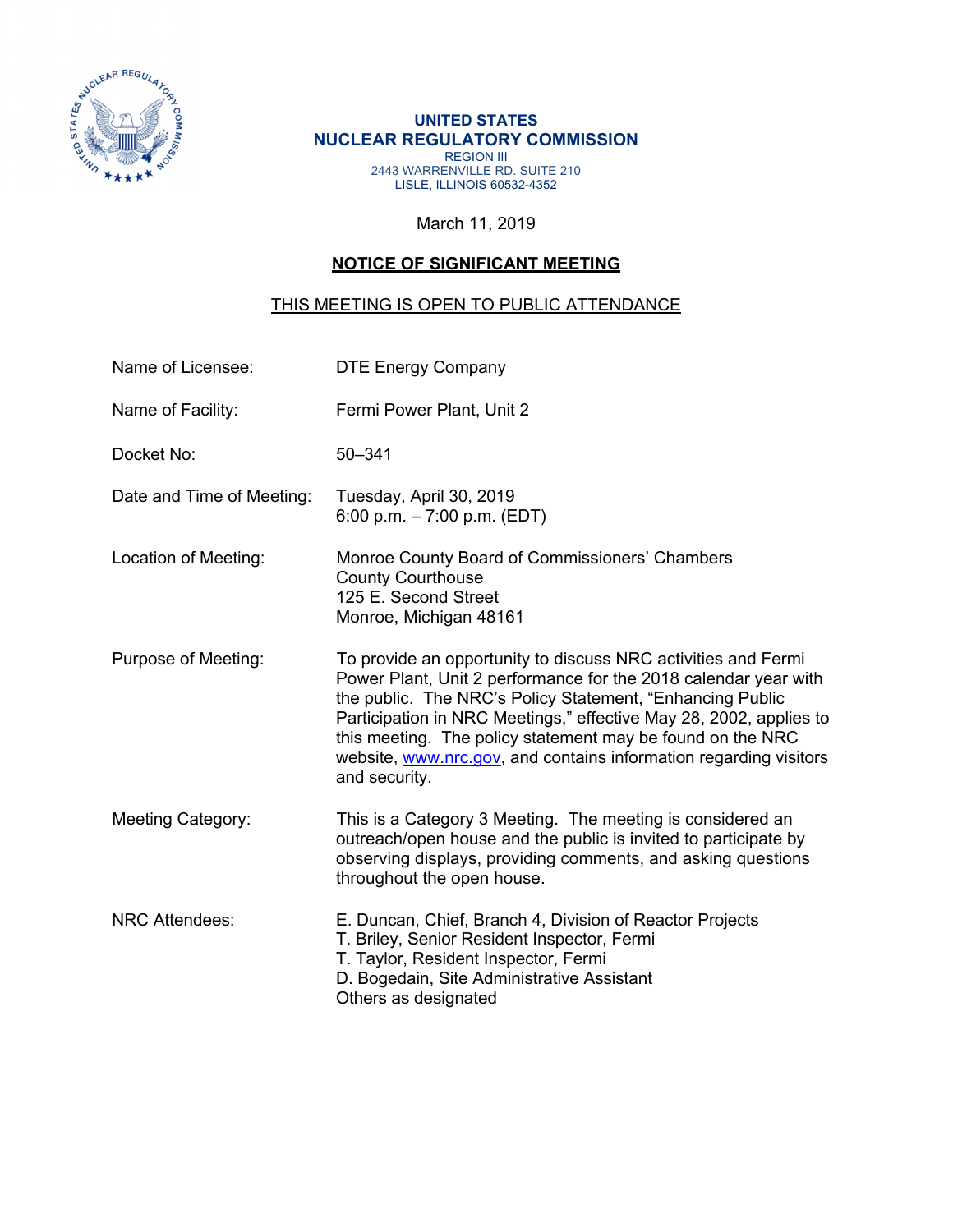Note: Attendance at this meeting by NRC personnel, other than those listed above, should be made known to Eric Duncan at 630–829–9620 by Wednesday, April 24, 2019.

The NRC provides reasonable accommodation to individuals with disabilities where appropriate. If you need a reasonable accommodation to participate in this meeting, or need this meeting notice or transcript or other information from the meeting in another format (e.g., braille, large print), please notify the NRC's meeting coordinator. Determinations on requests for reasonable accommodation will be made on a case-bycase basis.

Because meetings are sometimes canceled or rescheduled as a result of unforeseen circumstances, such as severe weather, confirm the meeting schedule with the meeting contact.

Approved by: */RA/* 

Eric Duncan, Chief Branch 4 Division of Reactor Projects

Meeting Contact: Eric Duncan, Chief Branch 4 630–829–9620 eric.duncan@nrc.gov